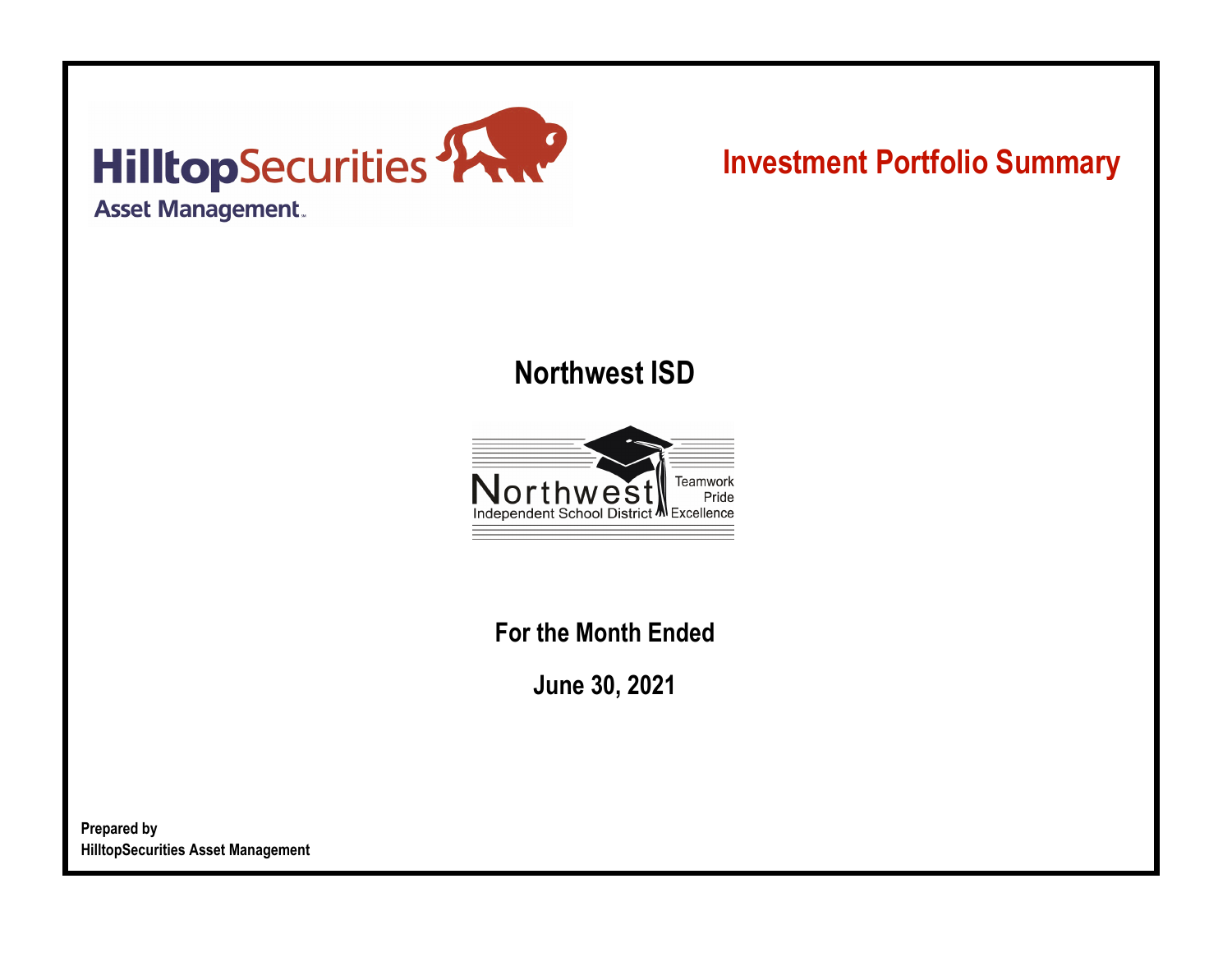

### **Report Name**

| <b>Certification Page</b>         |
|-----------------------------------|
| <b>Executive Summary</b>          |
| Benchmark Comparison              |
| Detail of Security Holdings       |
| Change in Value                   |
| Earned Income                     |
| <b>Investment Transactions</b>    |
| Amortization and Accretion        |
| Proiected Fixed Income Cash Flows |

## **Table of Contents / Market Recap**

#### **MARKET RECAP - JUNE 2021:**

At this point, nearly everyone who wants a vaccine has been able to receive one, and while new strains continue to pop up it seems that vaccines by and large provide a high level of protection. Covid restrictions are becoming more and more relaxed with most of the United States "open" or at least partially open. As the country returns to normalcy this summer, we should continue to see the economy improve.

The ISM manufacturing index rose from 60.7 to a two-month high of 61.2 in May. The ISM non-manufacturing (service sector) index rose from 62.7 in April to 64.0 in May, the highest reading since the survey started in 1997. Nonfarm payrolls missed the mark for the second month in a row, increasing by +559k, which in a pre-pandemic world would be huge, but the median forecast was +675k and we're still 7.6 million jobs below last year's pre-pandemic peak. The unemployment rate dropped from 6.1% to 5.8% in May, but the drop was the result of 166k Americans exiting the labor force during the month as the labor force participation rate slipped to 61.6%. Average hourly earnings climbed +0.5% in May after a +0.7% jump in April. These are significant single month increases as employers must pay more to find and retain workers. Retail sales took a breather in May, declining -1.3%, but upward revisions boosted April's previously reported unchanged reading to +0.9% and March's already lofty +9.8% gain was increased to +11.3%. Recall that March and April sales were boosted by the last round of government stimulus, so a pullback in May was expected. May's decline doesn't change the fact that consumer spending has been on a torrid pace. The total value of retail sales was \$620.2 billion in May, an +18% increase over February 2020's pre-pandemic level. On the inflation front, the headline consumer price index rose +0.6% in May while core CPI climbed +0.7%. On a year-over-year basis, headline CPI was advancing at a +5.0% pace, *the biggest annual increase in almost 13 years*. Core CPI rose +3.8% year-over-year, the most since 1992. Much of the year-over-year gains can be attributed to the "base effect" as prices were severely depressed 12 months ago while many U.S. businesses were shuttered. The base effect will dissipate going forward, but shortages of materials and labor promise to keep prices high for much of the year. Estimates for second quarter GDP growth center around +10%. Fiscal and monetary stimulus, combined with pent up demand and consumers eagerly returning to pre-pandemic habits, mean the summer should see substantial growth.

The Fed made no official change to policy at its June FOMC meeting, holding rates steady and maintaining the monthly addition of \$120 billion to its balance sheet. However, the FOMC did signal they will discuss tapering these QE purchases soon. The updated "dot plot" showed Fed officials expect initial rate hikes earlier than previously indicated with 13 of 18 Fed officials now envisioning at least one hike in 2023. The FOMC also made two technical adjustments, increasing the interest on excess reserves (IOER) rate from 0.10% to 0.15%, and the overnight reverse repo rate from 0% to 0.05%. The IOER hike incentivizes banks to hold higher balances with the Fed while the reverse repo facility allows eligible financial firms and money market mutual funds to place cash at the Fed and earn 0.05%. Both should help to ease overall demand for short-term securities and nudge yields higher. The Fed's action had an immediate effect on yields with the two-year treasury yield climbing from 0.15% to 0.26%. Treasury bills inside of 3 months, which had been trading near 0% were up a few basis points. Longer-term yields have fallen as inflation expectations moderate.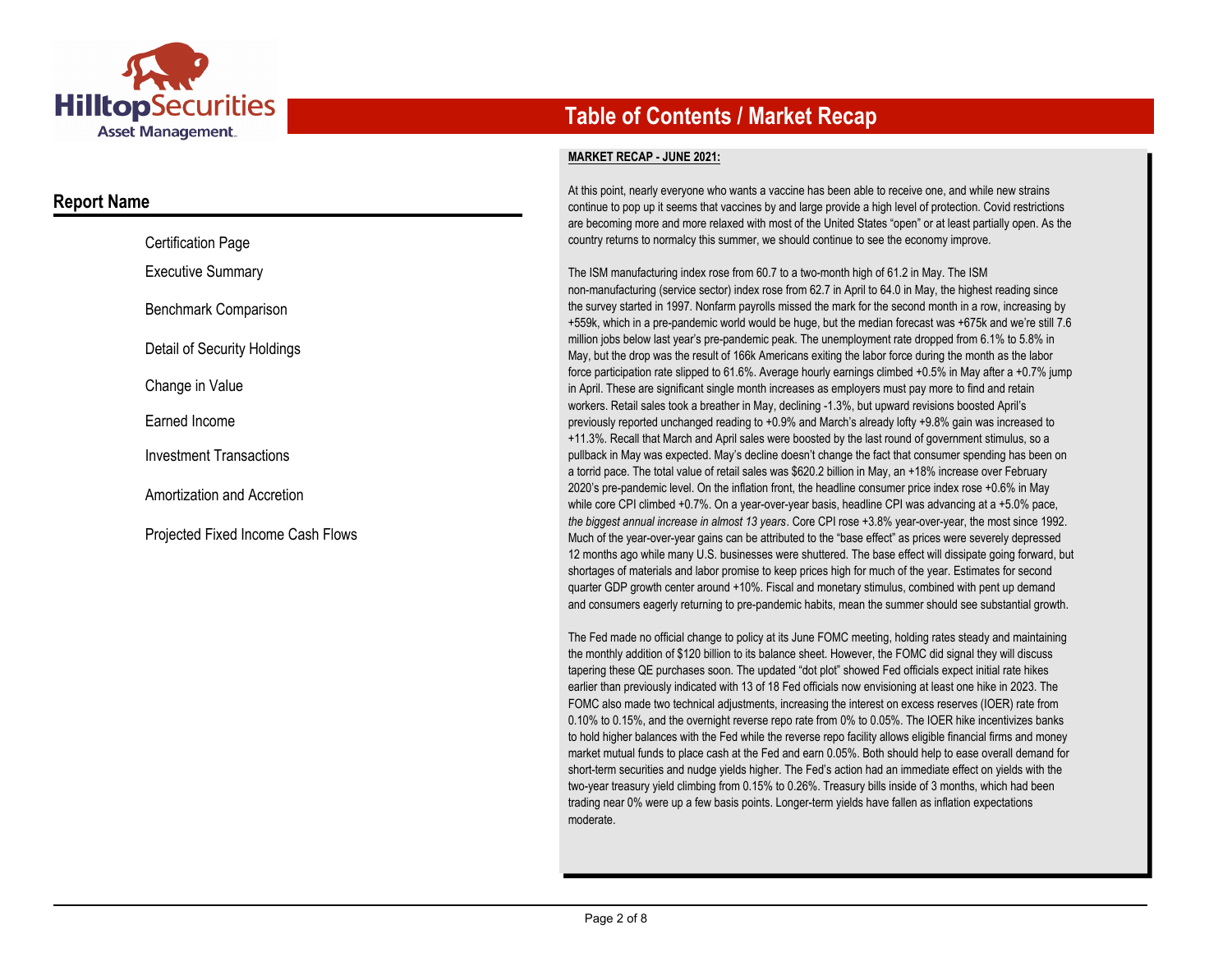

## **June 30, 2021 For the Month Ended**

This report is prepared for the **Northwest ISD** (the "Entity") in accordance with Chapter 2256 of the Texas Public Funds Investment Act ("PFIA"). Section 2256.023(a) of the PFIA states that: "Not less than quarterly, the investment officer shall prepare and submit to the governing body of the entity a written report of the investment transactions for all funds covered by this chapter for the preceding reporting period." This report is signed by the Entity's investment officers and includes the disclosures required in the PFIA. To the extent possible, market prices have been obtained from independent pricing sources.

The investment portfolio complied with the PFIA and the Entity's approved Investment Policy and Strategy throughout the period. All investment transactions made in the portfolio during this period were made on behalf of the Entity and were made in full compliance with the PFIA and the approved Investment Policy.

**Officer Names and Titles:**

Name: Brian Carter Title: Chief Financial Officer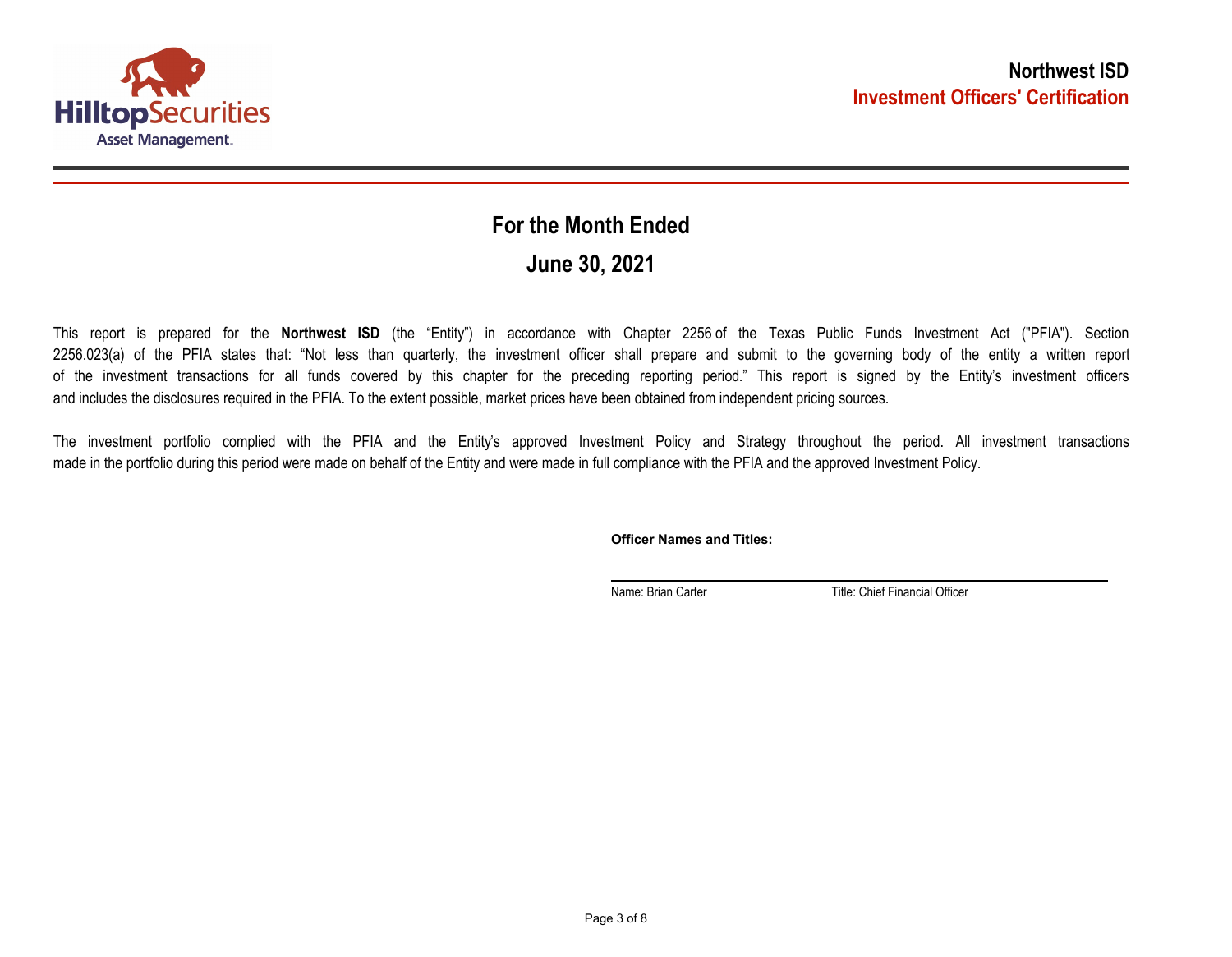



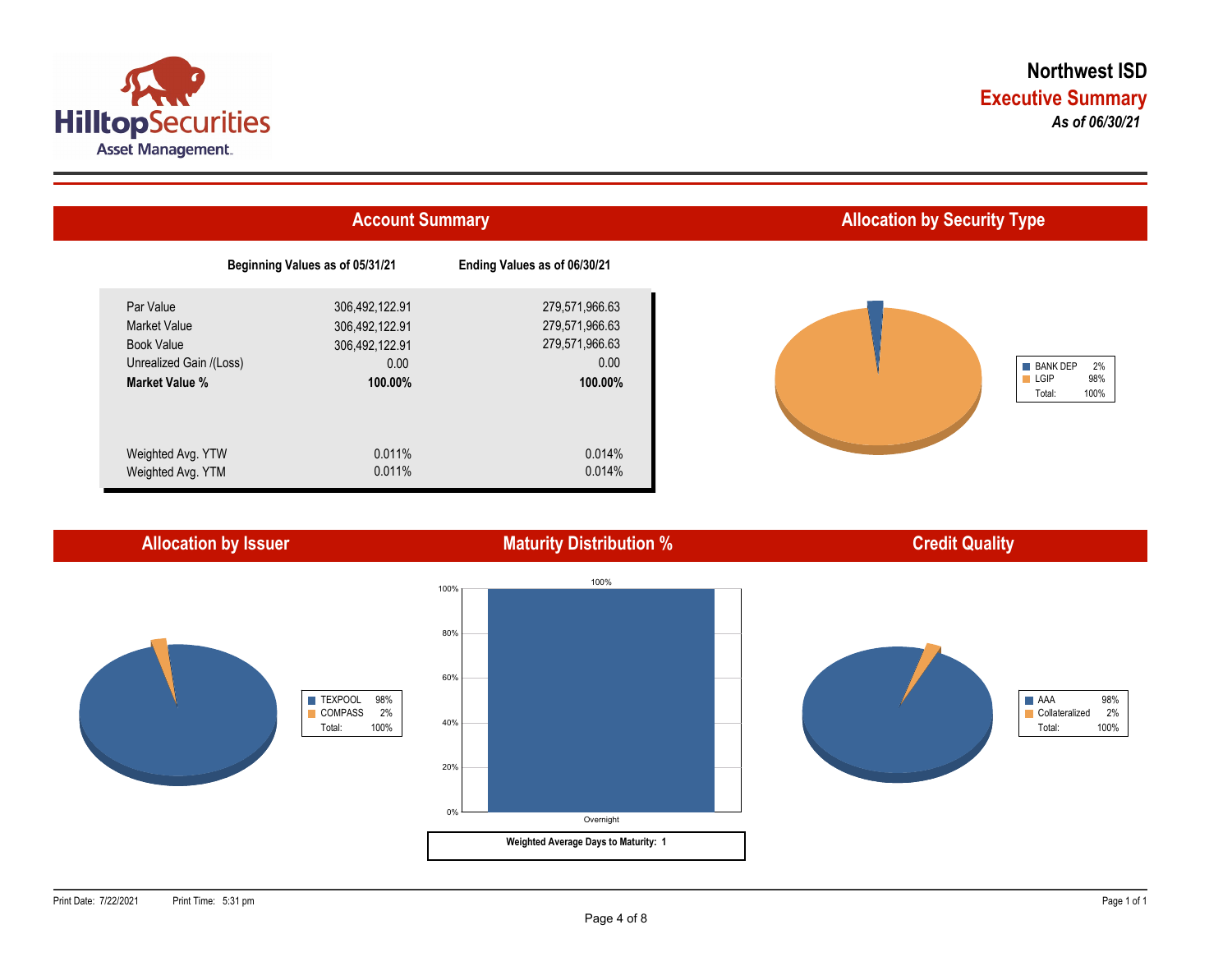



Note 1: CMT stands for Constant Maturity Treasury. This data is published in Federal Reserve Statistical Release H.15 and represents an average of all actively traded Treasury securities having that time remaining until ma standard industry benchmark for Treasury securities. The CMT benchmarks are moving averages. The 3-month CMT is the daily average for the previous 3 months, the 6-month CMT is the daily average for the previous 6 months, a 1-year and 2-year CMT's are the daily averages for the previous 12-months.

**Note 2:** Benchmark data for TexPool is the monthly average yield.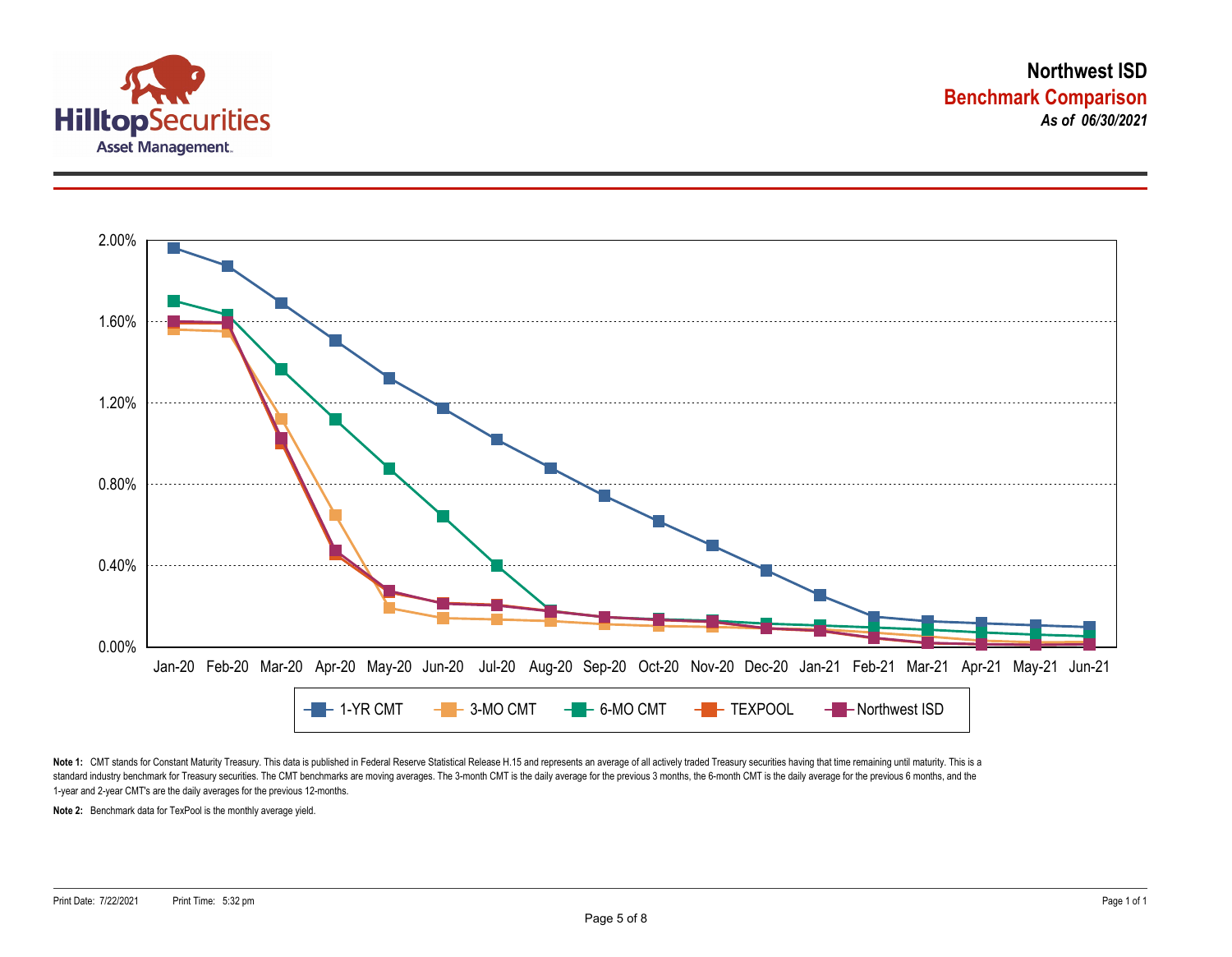

| <b>CUSIP</b>                                         | <b>Settle</b><br>Date | Sec. Type                                  | Sec. Description                                             | <b>CPN</b> | <b>Mty Date</b> | <b>Next Call</b> | <b>Call Type</b> | Par Value                                     | Purch<br>Price                | <b>Orig Cost</b>                              | <b>Book Value</b>                             | <b>Mkt</b><br>Price           | Market Value to Mty                           | Days                                               | Days<br>to Call YTM |                         | <b>YTW</b>              |
|------------------------------------------------------|-----------------------|--------------------------------------------|--------------------------------------------------------------|------------|-----------------|------------------|------------------|-----------------------------------------------|-------------------------------|-----------------------------------------------|-----------------------------------------------|-------------------------------|-----------------------------------------------|----------------------------------------------------|---------------------|-------------------------|-------------------------|
| <b>Activity Account</b>                              |                       |                                            |                                                              |            |                 |                  |                  |                                               |                               |                                               |                                               |                               |                                               |                                                    |                     |                         |                         |
| <b>TEXPOOL</b>                                       |                       | LGIP                                       | TexPool                                                      |            |                 |                  |                  | 172,207.78                                    | 100.000                       | 172,207.78                                    | 172,207.78                                    | 100.000                       | 172,207.78                                    | $\overline{1}$                                     |                     | 0.013                   | 0.013                   |
| <b>Total for Activity Account</b>                    |                       |                                            |                                                              |            |                 | 172,207.78       | 100.000          | 172,207.78                                    | 172,207.78                    | 100.000                                       | 172,207.78                                    | $\overline{1}$                |                                               | 0.013                                              | 0.013               |                         |                         |
| <b>Capital Project</b>                               |                       |                                            |                                                              |            |                 |                  |                  |                                               |                               |                                               |                                               |                               |                                               |                                                    |                     |                         |                         |
| <b>BBVA-NWL</b><br><b>BBVA-NWZ</b><br><b>TEXPOOL</b> |                       | <b>BANK DEP</b><br><b>BANK DEP</b><br>LGIP | <b>BBVA Compass LIBOR</b><br>BBVA Compass ZBA Int<br>TexPool |            |                 |                  |                  | 1,301,619.50<br>5,315,911.26<br>85,308,666.49 | 100.000<br>100.000<br>100.000 | 1,301,619.50<br>5,315,911.26<br>85,308,666.49 | 1,301,619.50<br>5,315,911.26<br>85,308,666.49 | 100.000<br>100.000<br>100.000 | 1,301,619.50<br>5,315,911.26<br>85,308,666.49 | $\overline{1}$<br>$\overline{1}$<br>$\overline{1}$ |                     | 0.030<br>0.030<br>0.013 | 0.030<br>0.030<br>0.013 |
| <b>Total for Capital Project</b>                     |                       |                                            |                                                              |            |                 |                  |                  | 91,926,197.25                                 | 100.000                       | 91,926,197.25                                 | 91,926,197.25                                 | 100.000                       | 91,926,197.25                                 | $\overline{1}$                                     |                     | 0.014                   | 0.014                   |
| <b>Capital Project AFB</b>                           |                       |                                            |                                                              |            |                 |                  |                  |                                               |                               |                                               |                                               |                               |                                               |                                                    |                     |                         |                         |
| <b>TEXPOOL</b>                                       |                       | LGIP                                       | <b>TexPool</b>                                               |            |                 |                  |                  | 413,706.65                                    | 100.000                       | 413,706.65                                    | 413,706.65                                    | 100.000                       | 413,706.65                                    | $\overline{1}$                                     |                     | 0.013                   | 0.013                   |
| <b>Total for Capital Project AFB</b>                 |                       |                                            |                                                              |            |                 |                  |                  | 413,706.65                                    | 100.000                       | 413,706.65                                    | 413,706.65                                    | 100.000                       | 413,706.65                                    | $\overline{1}$                                     |                     | 0.013                   | 0.013                   |
| <b>General Operating Fund</b>                        |                       |                                            |                                                              |            |                 |                  |                  |                                               |                               |                                               |                                               |                               |                                               |                                                    |                     |                         |                         |
| <b>BBVA-NW</b><br><b>TEXPOOL</b>                     |                       | <b>BANK DEP</b><br>LGIP                    | <b>BBVA Compass MM</b><br>TexPool                            |            |                 |                  |                  | 85,091.20<br>119,896,955.46                   | 100.000<br>100.000            | 85,091.20<br>119,896,955.46                   | 85,091.20<br>119,896,955.46                   | 100.000<br>100.000            | 85,091.20<br>119,896,955.46                   | $\overline{1}$<br>- 1                              |                     | 0.030<br>0.013          | 0.030<br>0.013          |
| <b>Total for General Operating Fund</b>              |                       |                                            |                                                              |            |                 |                  |                  | 119,982,046.66                                | 100.000                       | 119,982,046.66                                | 119,982,046.66                                | 100.000                       | 119,982,046.66                                | $\overline{1}$                                     |                     | 0.013                   | 0.013                   |
| <b>Interest &amp; Sinking</b>                        |                       |                                            |                                                              |            |                 |                  |                  |                                               |                               |                                               |                                               |                               |                                               |                                                    |                     |                         |                         |
| <b>TEXPOOL</b>                                       |                       | LGIP                                       | <b>TexPool</b>                                               |            |                 |                  |                  | 67,077,808.29                                 | 100.000                       | 67,077,808.29                                 | 67,077,808.29                                 | 100.000                       | 67,077,808.29                                 | $\overline{1}$                                     |                     | 0.013                   | 0.013                   |
| <b>Total for Interest &amp; Sinking</b>              |                       |                                            |                                                              |            |                 |                  |                  | 67,077,808.29                                 | 100.000                       | 67,077,808.29                                 | 67,077,808.29                                 | 100.000                       | 67,077,808.29                                 | $\overline{1}$                                     |                     | 0.013                   | 0.013                   |
| <b>Total for Northwest ISD</b>                       |                       |                                            |                                                              |            |                 | 279,571,966.63   | 100.000          | 279,571,966.63                                | 279,571,966.63                | 100.000                                       | 279,571,966.63                                |                               |                                               | 0.014                                              | 0.014               |                         |                         |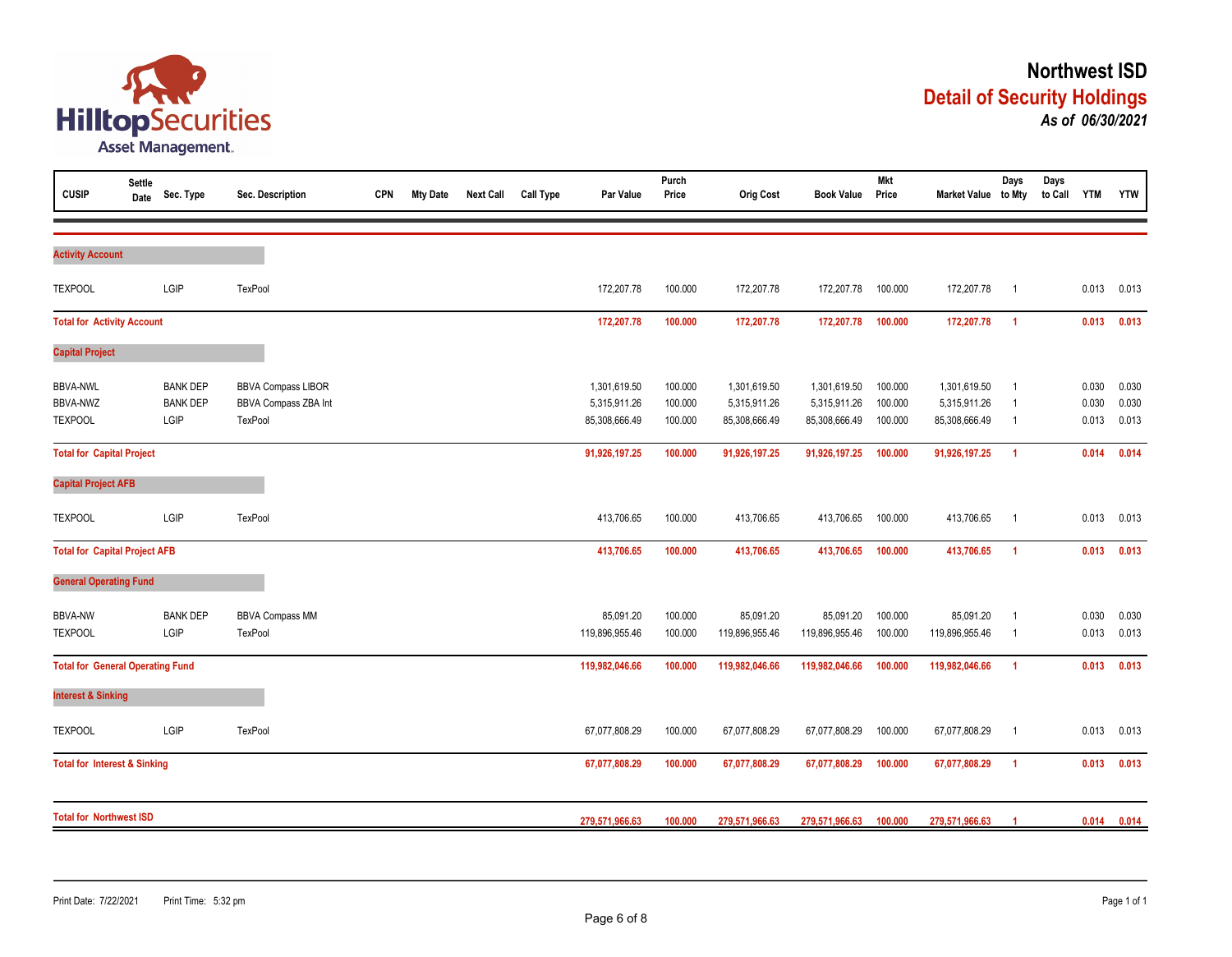

| <b>CUSIP</b>                            | <b>Security Type</b>                    | <b>Security Description</b>            | 05/31/21<br><b>Book Value</b> | Cost of<br><b>Purchases</b> | Maturities<br>Calls / Sales      | Amortization /<br><b>Accretion</b> | Realized<br>Gain/(Loss) | 06/30/21<br><b>Book Value</b> | 05/31/21<br><b>Market Value</b> | 06/30/21<br><b>Market Value</b> | Change in<br><b>Mkt Value</b>    |
|-----------------------------------------|-----------------------------------------|----------------------------------------|-------------------------------|-----------------------------|----------------------------------|------------------------------------|-------------------------|-------------------------------|---------------------------------|---------------------------------|----------------------------------|
|                                         |                                         |                                        |                               |                             |                                  |                                    |                         |                               |                                 |                                 |                                  |
| <b>Activity Account</b>                 |                                         |                                        |                               |                             |                                  |                                    |                         |                               |                                 |                                 |                                  |
| <b>TEXPOOL</b>                          | LGIP                                    | TexPool                                | 172,205.89                    | 1.89                        | 0.00                             | 0.00                               | 0.00                    | 172,207.78                    | 172,205.89                      | 172,207.78                      | 1.89                             |
| <b>Total for Activity Account</b>       |                                         |                                        | 172,205.89                    | 1.89                        | 0.00                             | 0.00                               | 0.00                    | 172,207.78                    | 172,205.89                      | 172,207.78                      | 1.89                             |
| <b>Capital Project</b>                  |                                         |                                        |                               |                             |                                  |                                    |                         |                               |                                 |                                 |                                  |
| <b>BBVA-NWL</b>                         | <b>BANK DEP</b>                         | <b>BBVA Compass LIBOR</b>              | 1,301,586.34                  | 33.16                       | 0.00                             | 0.00                               | 0.00                    | 1,301,619.50                  | 1,301,586.34                    | 1,301,619.50                    | 33.16                            |
| BBVA-NWZ<br><b>TEXPOOL</b>              | <b>BANK DEP</b><br>LGIP                 | <b>BBVA Compass ZBA Int</b><br>TexPool | 8,315,699.38<br>89,846,188.00 | 0.00<br>0.00                | (2,999,788.12)<br>(4,537,521.51) | 0.00<br>0.00                       | 0.00<br>0.00            | 5,315,911.26<br>85,308,666.49 | 8,315,699.38<br>89,846,188.00   | 5,315,911.26<br>85,308,666.49   | (2,999,788.12)<br>(4,537,521.51) |
| <b>Total for Capital Project</b>        |                                         |                                        | 99,463,473.72                 | 33.16                       | (7,537,309.63)                   | 0.00                               | 0.00                    | 91,926,197.25                 | 99,463,473.72                   | 91,926,197.25                   | (7,537,276.47)                   |
| <b>Capital Project AFB</b>              |                                         |                                        |                               |                             |                                  |                                    |                         |                               |                                 |                                 |                                  |
| <b>TEXPOOL</b>                          | LGIP                                    | TexPool                                | 413,702.26                    | 4.39                        | 0.00                             | 0.00                               | 0.00                    | 413,706.65                    | 413,702.26                      | 413,706.65                      | 4.39                             |
|                                         | <b>Total for Capital Project AFB</b>    |                                        | 413,702.26                    | 4.39                        | 0.00                             | 0.00                               | 0.00                    | 413,706.65                    | 413,702.26                      | 413,706.65                      | 4.39                             |
| <b>General Operating Fund</b>           |                                         |                                        |                               |                             |                                  |                                    |                         |                               |                                 |                                 |                                  |
| <b>BBVA-NW</b>                          | <b>BANK DEP</b>                         | <b>BBVA Compass MM</b>                 | 85,089.03                     | 2.17                        | 0.00                             | 0.00                               | 0.00                    | 85,091.20                     | 85,089.03                       | 85,091.20                       | 2.17                             |
| <b>TEXPOOL</b>                          | LGIP                                    | TexPool                                | 139,803,556.73                | 0.00                        | (19,906,601.27)                  | 0.00                               | 0.00                    | 119,896,955.46                | 139,803,556.73                  | 119,896,955.46                  | (19,906,601.27)                  |
|                                         | <b>Total for General Operating Fund</b> |                                        | 139,888,645.76                | 2.17                        | (19,906,601.27)                  | 0.00                               | 0.00                    | 119,982,046.66                | 139,888,645.76                  | 119,982,046.66                  | (19,906,599.10)                  |
| <b>Interest &amp; Sinking</b>           |                                         |                                        |                               |                             |                                  |                                    |                         |                               |                                 |                                 |                                  |
| <b>TEXPOOL</b>                          | LGIP                                    | TexPool                                | 66,554,095.28                 | 523,713.01                  | 0.00                             | 0.00                               | 0.00                    | 67,077,808.29                 | 66,554,095.28                   | 67,077,808.29                   | 523,713.01                       |
| <b>Total for Interest &amp; Sinking</b> |                                         |                                        | 66,554,095.28                 | 523,713.01                  | 0.00                             | 0.00                               | 0.00                    | 67,077,808.29                 | 66,554,095.28                   | 67,077,808.29                   | 523,713.01                       |
| <b>Total for Northwest ISD</b>          |                                         |                                        | 306,492,122.91                | 523,754.62                  | (27, 443, 910.90)                | 0.00                               | 0.00                    | 279,571,966.63                | 306,492,122.91                  | 279,571,966.63                  | (26,920,156.28)                  |